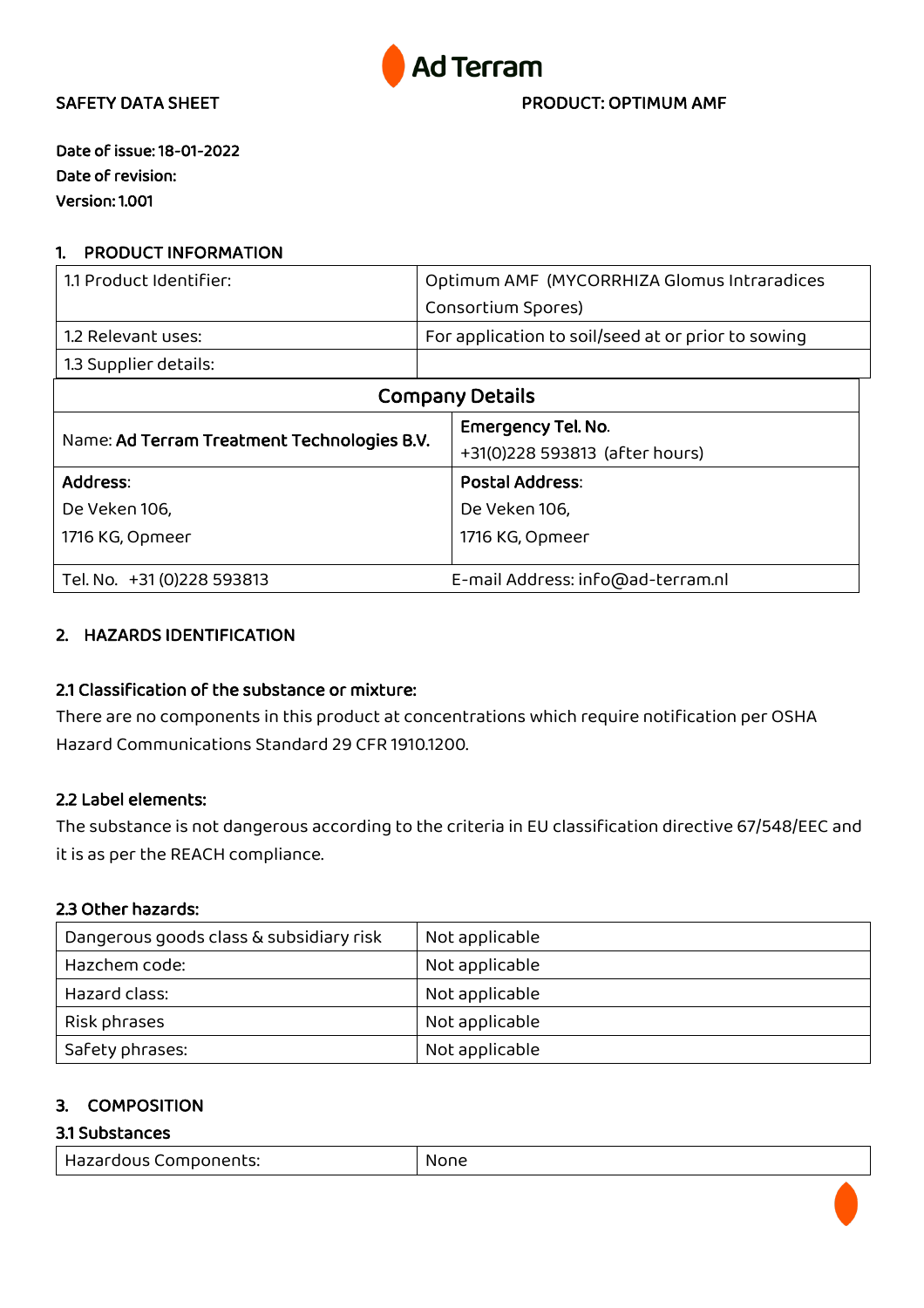

### SAFETY DATA SHEET **EXECUTE A PRODUCT: OPTIMUM AMF**

| Composition:              | All components are non-hazardous                  |
|---------------------------|---------------------------------------------------|
| Ingredient (common name): | MYCORRHIZA. Glomus Intraradices Consortium Spores |
| CAS Number: .             | N/A                                               |

### 3.2 Mixtures

| Hazardous Components: | None                             |
|-----------------------|----------------------------------|
| Composition:          | All components are non-hazardous |

### 4. FIRST AID MEASURES

### 4.1 First aid measures

| Product In Eye:     | Avoid contact with eyes. May irritate the eyes. Flush     |
|---------------------|-----------------------------------------------------------|
|                     | eyes with flowing water for at least 15 minutes. If       |
|                     | irritation persists, continue to flush with flowing water |
|                     | and seek medical attention.                               |
| Product On Skin:    | If irritation develops seek medical attention. Remove     |
|                     | and wash contaminated clothing before reuse.              |
| Product Inhalation: | If difficulty in breathing occurs, move affected person   |
|                     | to fresh air. Loosen clothing to ease breathing. Seek     |
|                     | immediate medical attention.                              |
| Product Ingested:   | Maybe harmful if swallowed. Rinse affected persons        |
|                     | mouth with clean water continuously. If irritation        |
|                     | persists, seek immediate medical attention.               |

# 4.2 Most important symptoms and effects, both acute and delayed

Not applicable.

## 4.3 Indication of any immediate medical attention and special treatment needed

Not applicable.

### 5. FIRE FIGHTING MEASURES

| 5.1 Extinguishing Media | For major fires call the Fire Brigade. Ensure that an |
|-------------------------|-------------------------------------------------------|
| Fires:                  | escape path is available from any fire.               |
| 5.2 Special hazards     |                                                       |
| Flammability:           | May be combustible at high temperatures               |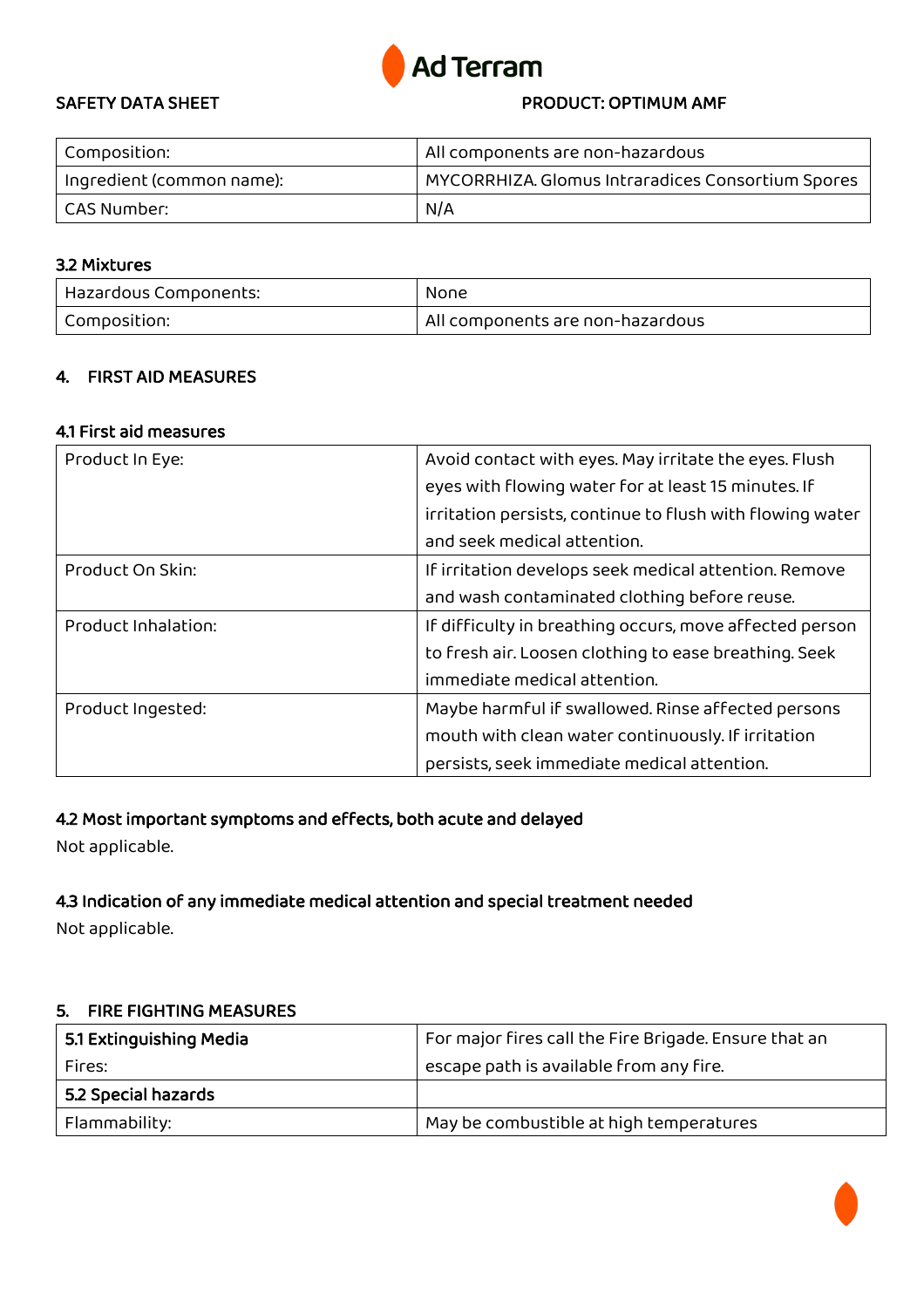

# SAFETY DATA SHEET **EXECUTE A SHEET PRODUCT: OPTIMUM AMF**

| Products of combustion:                | Suitable extinguishing media Foam, alcohol foam, CO2,    |
|----------------------------------------|----------------------------------------------------------|
|                                        | dry chemical, water fog.                                 |
| Hazardous combustion products          | Burning will not create noxious fumes.                   |
| Explosion Hazards in presence of       | Not a fire or explosion hazard when stored under normal  |
| mechanical impact or static discharge: | conditions.                                              |
| 5.3 Advice for firefighters            |                                                          |
| Protective Clothing:                   | Fire fighters should wear butyl rubber boots, gloves and |
|                                        | body suit and a self-contained breathing apparatus.      |

# 6. ACCIDENTAL RELEASE MEASURES

| 6.1 Personal Precautions:                 | Spills Wear elbow length rubber gloves and half         |  |
|-------------------------------------------|---------------------------------------------------------|--|
|                                           | facepiece respirator.                                   |  |
| 6.2 Environmental Precautions:            | Collect and put back into airtight containers.          |  |
| 6.3 Methods and materials for containment | Wash off any contaminated surface with water and        |  |
| and cleaning up:                          | detergent. Use disinfectants if possible.               |  |
| <b>HANDLING AND STORAGE</b><br>7.         |                                                         |  |
| 7.1 Precautions for safe handling:        | Normal care in handling. Do not remove from original    |  |
|                                           | container until ready to use - avoid contaminating the  |  |
|                                           | culture.                                                |  |
| 7.2 Conditions for safe storage:          | Storage Store in the closed original container in a dry |  |
|                                           | area, within a temperature range of 4 - 10°C.           |  |
| 7.3 Specific end use                      | This product is only to be used for seed coating        |  |

# 8. EXPOSURE CONTROLS / PERSONAL PROTECTION

| 8.1 Control Parameters:            |                                                          |
|------------------------------------|----------------------------------------------------------|
| Occupational Exposure Limits:      | None allocated                                           |
| 8.2 Exposure Controls:             |                                                          |
| Personal protection - Respiratory: | Wear a half face piece respirator or dust mask.          |
| Personal protection - Hands:       | Wear protective gloves                                   |
| Personal protection - Eyes:        | Chemical goggles, safety glasses or face shield.         |
| Personal protection - Skin:        | Elbow length rubber gloves, overalls, apron and boots    |
|                                    | are necessary to prevent skin contact.                   |
| Hygienic practices:                | Open wounds or skin surface disruptions should be        |
|                                    | covered with a chemical resistant patch to minimize      |
|                                    | absorption risks. Clean clothing should be worn daily to |
|                                    | avoid possible long-term build-up of the product leading |

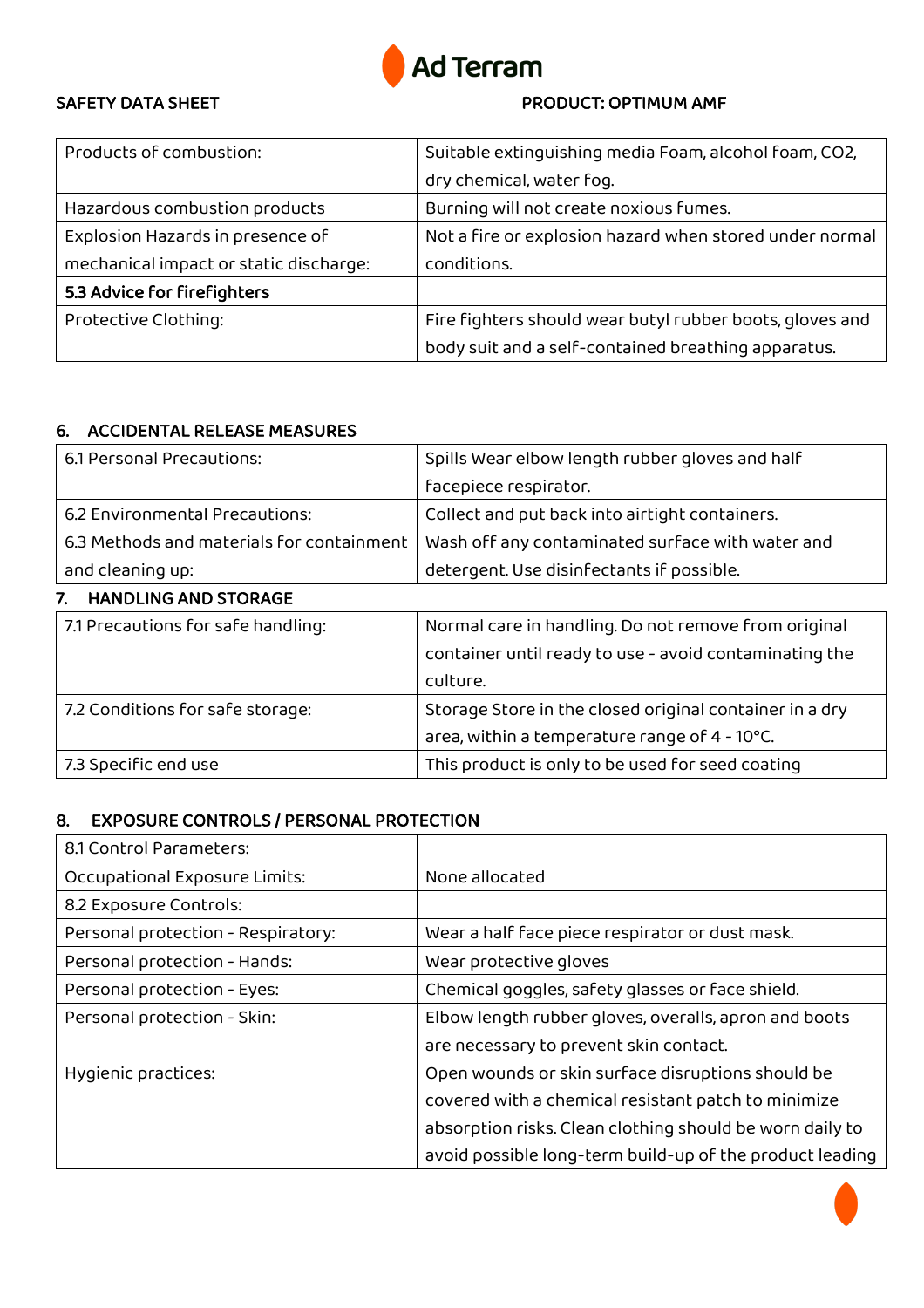

## SAFETY DATA SHEET **EXECUTE A PRODUCT: OPTIMUM AMF**

| to chronic overexposure. Emergency eye wash must be |
|-----------------------------------------------------|
| readily available within work area.                 |

# 9. PHYSICAL AND CHEMICAL PROPERTIES

### 9.1 Information on basic physical and chemical properties

| Appearance:      | Liquid / Powder / Granular substance with slight odour.    |
|------------------|------------------------------------------------------------|
| Composition:     | $\geq$ 5 x 1011 /q viable Rhizobium / Bradyrhizobium /     |
|                  | Sinorhizobium spp. bacteria in a glass vial. Product under |
|                  | vacuum.                                                    |
| Odour:           | Mild earthy odour                                          |
| pH:              | $6.5 - 7.0$                                                |
| Density (SG):    | N/A                                                        |
| Solubility:      | Solubility in water Soluble                                |
| Boiling point:   | N/A                                                        |
| Flash point:     | N/A                                                        |
| Evaporation rate | N/A                                                        |
| Flammable limit: | lower N/A, upper N/A                                       |
| Moisture content | $1.5 - 2.5%$                                               |

## 10. STABILITY AND REACTIVITY

| 10.1 Reactivity:                        | Non-corrosive                                     |
|-----------------------------------------|---------------------------------------------------|
| 10.2 Chemical Stability:                | Stable while stored dry.                          |
| 10.3 Possibility of hazardous reactions | None                                              |
| 10.4 Conditions To Avoid:               | Extreme heat and oxidizing agents                 |
| 10.5 Incompatible materials             | Avoid storage with compounds that will react with |
|                                         | aluminium foil cap or butyl rubber bung.          |
| 10.6 Hazardous decomposition products   | Will not emit noxious fumes.                      |
| 10.7 Hazardous polymerization           | Will not occur.                                   |
| 10.8 Conditions to avoid                | Extremes in temperature. Direct sunlight.         |

### 11. TOXICOLOGICAL INFORMATION

# 11.1 Information on toxicological effects

| Routes of exposure: | Ingestion, inhalation, eyes, and skin.             |
|---------------------|----------------------------------------------------|
| Ingestion:          | Maybe harmful if swallowed.                        |
| Inhalation:         | Prolonged inhalation may lead to respiratory tract |
|                     | irritation.                                        |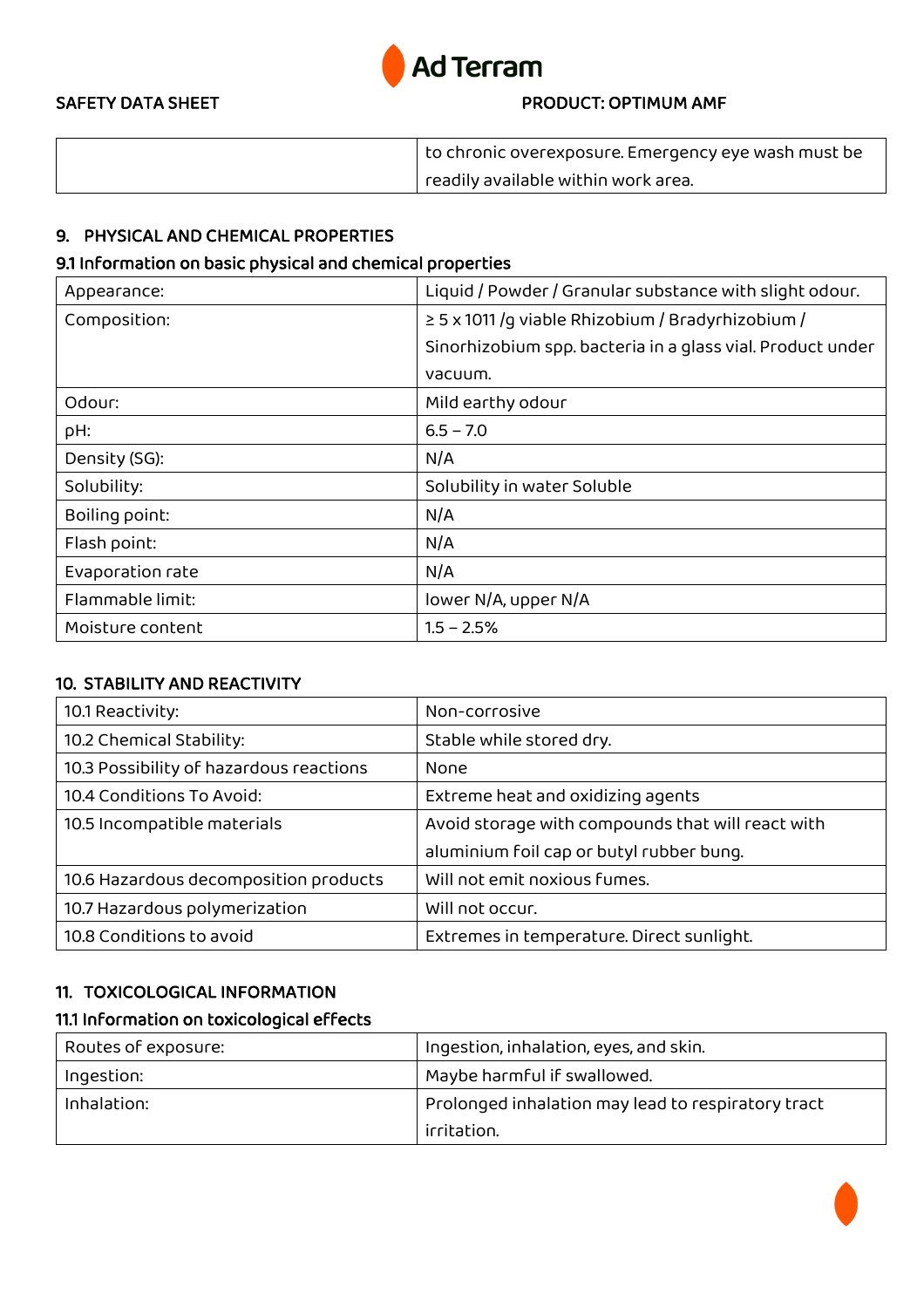

### SAFETY DATA SHEET **EXECUTE A SHEET PRODUCT: OPTIMUM AMF**

| Eye:                    | Prolonged or repeated exposure may cause mechanical       |
|-------------------------|-----------------------------------------------------------|
|                         | irritation.                                               |
| Skin                    | Prolonged or repeated exposure may cause irritation,      |
|                         | redness, and inflammation.                                |
| Effects of overexposure | Long term exposure may cause mechanical irritation of     |
|                         | the eyes as well as skin and respiratory tract irritation |
| Existing conditions     | Aggravated by exposure May provoke asthmatic              |
|                         | response in persons with asthma who are sensitive to      |
|                         | airway irritants.                                         |
| Carcinogenicity         | No information available.                                 |

# 12. ECOLOGICAL INFORMATION

| 12.1 Ecotoxicity:                        | No data available                   |
|------------------------------------------|-------------------------------------|
| 12.2 Persistence and biodegradability:   | Non-persistent, fully biodegradable |
| 12.3 Bioaccumulative potential:          | Does not bioacumulate               |
| 12.4 Mobility in soil:                   | No data available                   |
| 12.5 Results of PBT and vPvB assessment: | No data available                   |
| 12.6 Other adverse effects               | Not applicable                      |

### 13. DISPOSAL CONSIDERATION

| 13.1 Waste treatment methods: | Non-hazardous waste.                                                                                                                                                                    |
|-------------------------------|-----------------------------------------------------------------------------------------------------------------------------------------------------------------------------------------|
|                               | Dispose of according to local legislation                                                                                                                                               |
| 13.2 Disposal Methods         | Dispose according to applicable local and government<br>requlations.                                                                                                                    |
|                               | Dispose of in a local authority landfill. Dispose of<br>empty packaging by wrapping and placing in the<br>garbage disposal system. Do not contaminate streams,<br>rivers, or waterways. |

# 14. TRANSPORT INFORMATION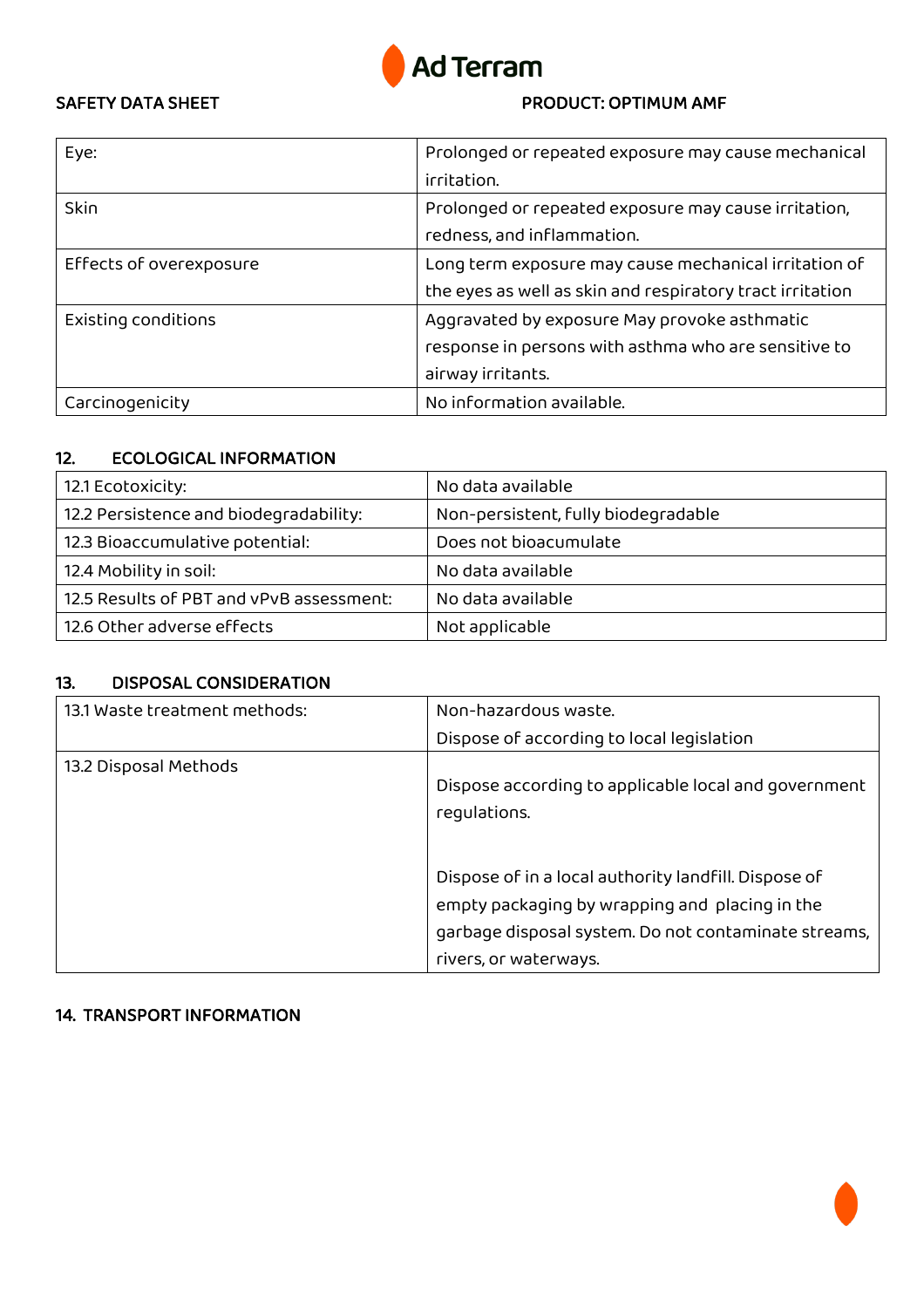

## SAFETY DATA SHEET **All the STATE STATE SET ASSAULTED AT A PRODUCT: OPTIMUM AMF**

Not classified as a dangerous good according to the Australian Code for the Transport of Dangerous Goods by road or rail.

14.1 UN number: Not applicable

14.2 UN Proper shipping name: Not applicable

14.3 Transport hazard class: Not applicable

14.4 Packing group: Not applicable

14.5 Environmental hazards: Negligible

14.6 Special precautions for user: Not applicable

## 15. REGULATORY INFORMATION

| 15.1 Safety, health and environmental    | The preparation is not classified as "dangerous"     |
|------------------------------------------|------------------------------------------------------|
| regulations/legislation specific for the | according to the criteria of Council                 |
| substance or mixture:                    | Directives 67/548/EEC (Annex VI of Directive         |
|                                          | 2001/59/EC) and 1999/45/EC.                          |
|                                          | Microbial classification                             |
|                                          | The preparation is not deemed 'hazardous' according  |
|                                          | to the requirements of Council Directive             |
|                                          | 2000/54/EEC. Fungi contained in this preparation are |
|                                          | designated Class 1 according to Council              |
|                                          | Directive 90/679/EEC (as amended by Council          |
|                                          | Directive 93/88/EEC) and all other recognized        |
|                                          | classification systems for micro-organisms           |
| 15.2 Chemical Safety assessment          | Not applicable                                       |

### 16. OTHER INFORMATION

The information contained in this material safety data sheet is provided in good faith and is believed to be accurate at the date of issue. Ad Terram Treatment Technologies makes no representation of the accuracy or comprehensiveness of the information and to the full extent allowed by law excludes all liability for any loss or damage related to the supply or use of the information in this material safety data sheet. The user is cautioned to make their own determinations as to the suitability of the information provided to the particular circumstances in which the product is used. Please read the product label before using the product

### 17. PREPARED BY

JAN TAMBOER